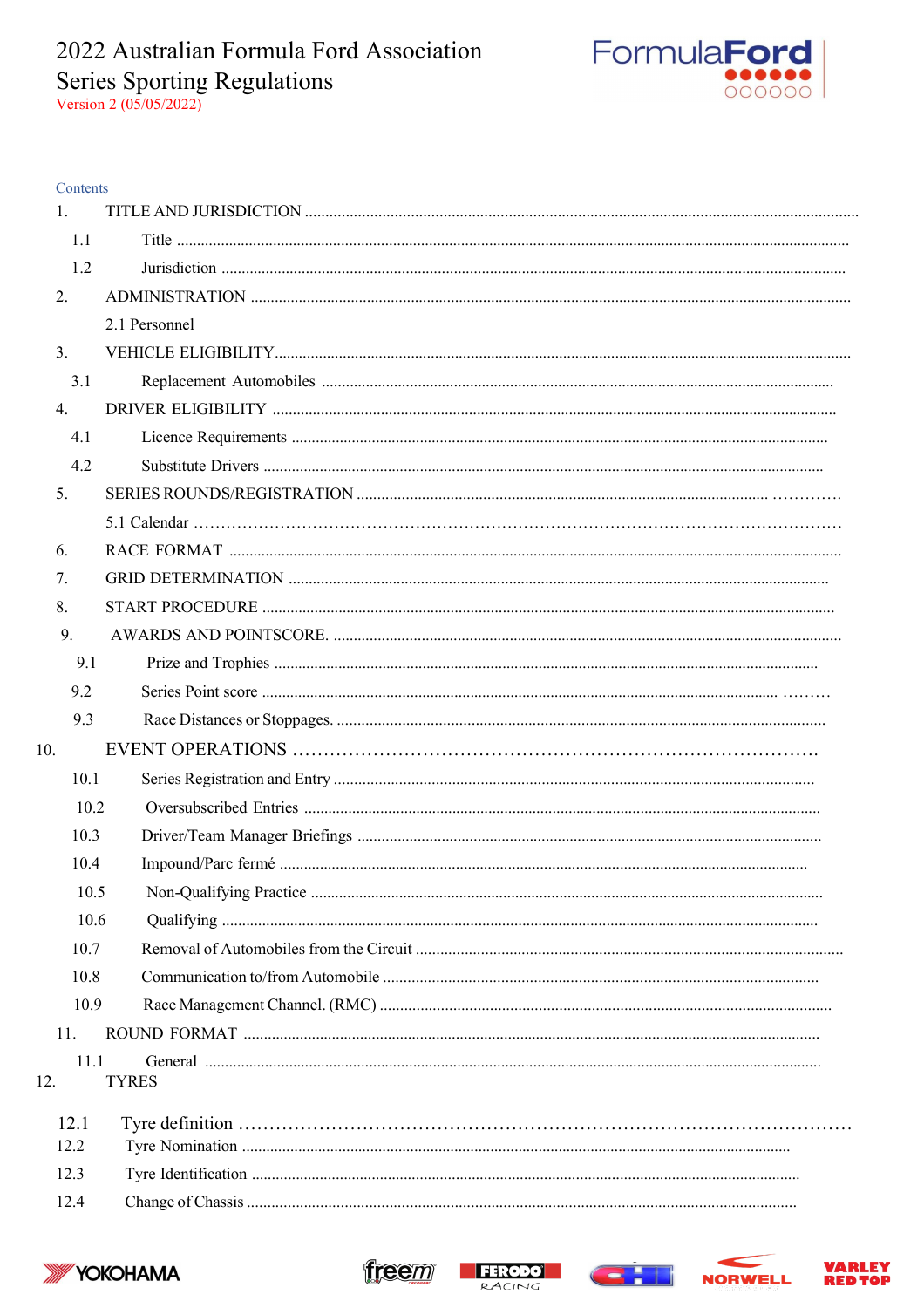

| 12.5            |  |
|-----------------|--|
| 12.6            |  |
| 12.7            |  |
| 12.8            |  |
| 12.9            |  |
| 12.10           |  |
| 12.11           |  |
| 12.12           |  |
| 12.13           |  |
| 13.0            |  |
| 14.             |  |
| 15.             |  |
| 15.1            |  |
| 15.2            |  |
| 16.             |  |
| 17 <sub>1</sub> |  |
| 18.             |  |
| 19.             |  |
|                 |  |











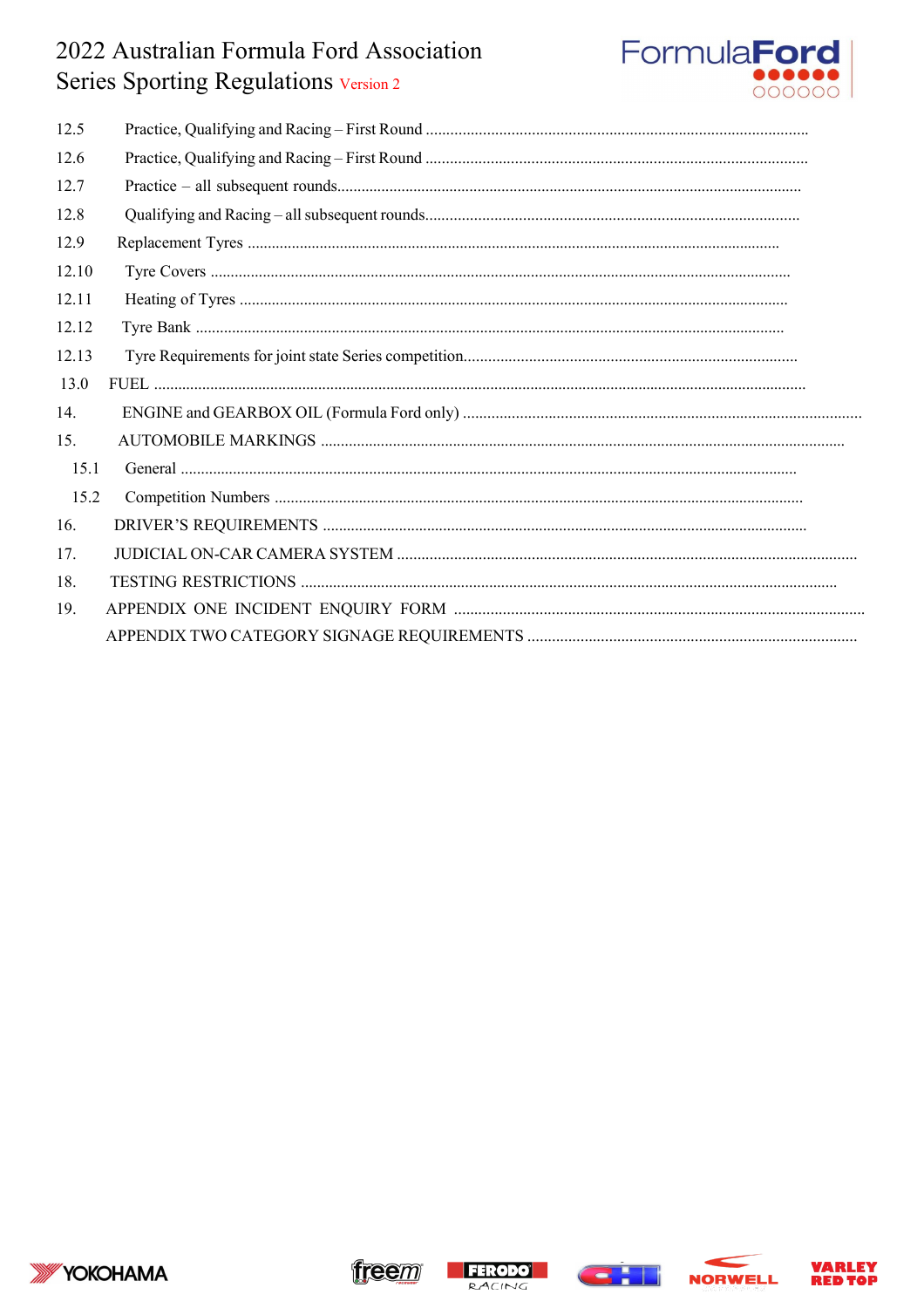

## 1. TITLE AND JURISDICTION 1.1 Title

This Series shall only be known as and referred to as the "2022 Australian Formula Ford Series" (AFFS).

#### 1.2 Jurisdiction

The Series constitutes the national pointscore for the Motorsport Australia Series for Formula Ford.

Each event in the 2022 Australian Formula Ford Series shall be conducted under the provisions of the International Sporting Code of the Federation Internationale de l'Automobile (FIA); the National Competition Rules (NCR) and Race Meeting Standing Regulations (RMSR) of the Confederation of Australian Motor Sport LTD (MOTORSPORT AUSTRALIA), the promoter of the event or governing body; the Sporting Regulations for this Series are issued by the : Formula Ford Association Inc (FFA); the technical regulations published by MOTORSPORT AUSTRALIA; Supplementary and Further Regulations issued by each Event Organiser at each round; Bulletins issued by the Formula Ford Association, the Stewards of the Meeting and any Driver Briefing Notes issued by the Clerk of the Course, or FFA Official at a meeting.

Contact Details: Formula Ford Association Inc (ABN 42 015 166 048) Phil Marrinon 13 Aintree Ave Mulgrave Vic 3170 Ph: (03) 9560 8519 Mob: 0422 840 300 Email: [admin@formulaford.org.au](mailto:admin@formulaford.org.au) Website: [www.formulaford.org.au](http://www.formulaford.org.au/)

# 2. ADMINISTRATION

#### 2.1 Personnel

The following personnel have been appointed to the Series by FFA and have the authority to administer the various aspects of these Series regulations and as detailed in the MOTORSPORT AUSTRALIA RMSR.

Category Administrator (CA) Phil Marrinon Category Manager (CM) Iccy Harrington Technical Delegate (TD) Scott Black Driving Standards Observer (DSO) Steve White

Media Representative Tony Schibeci











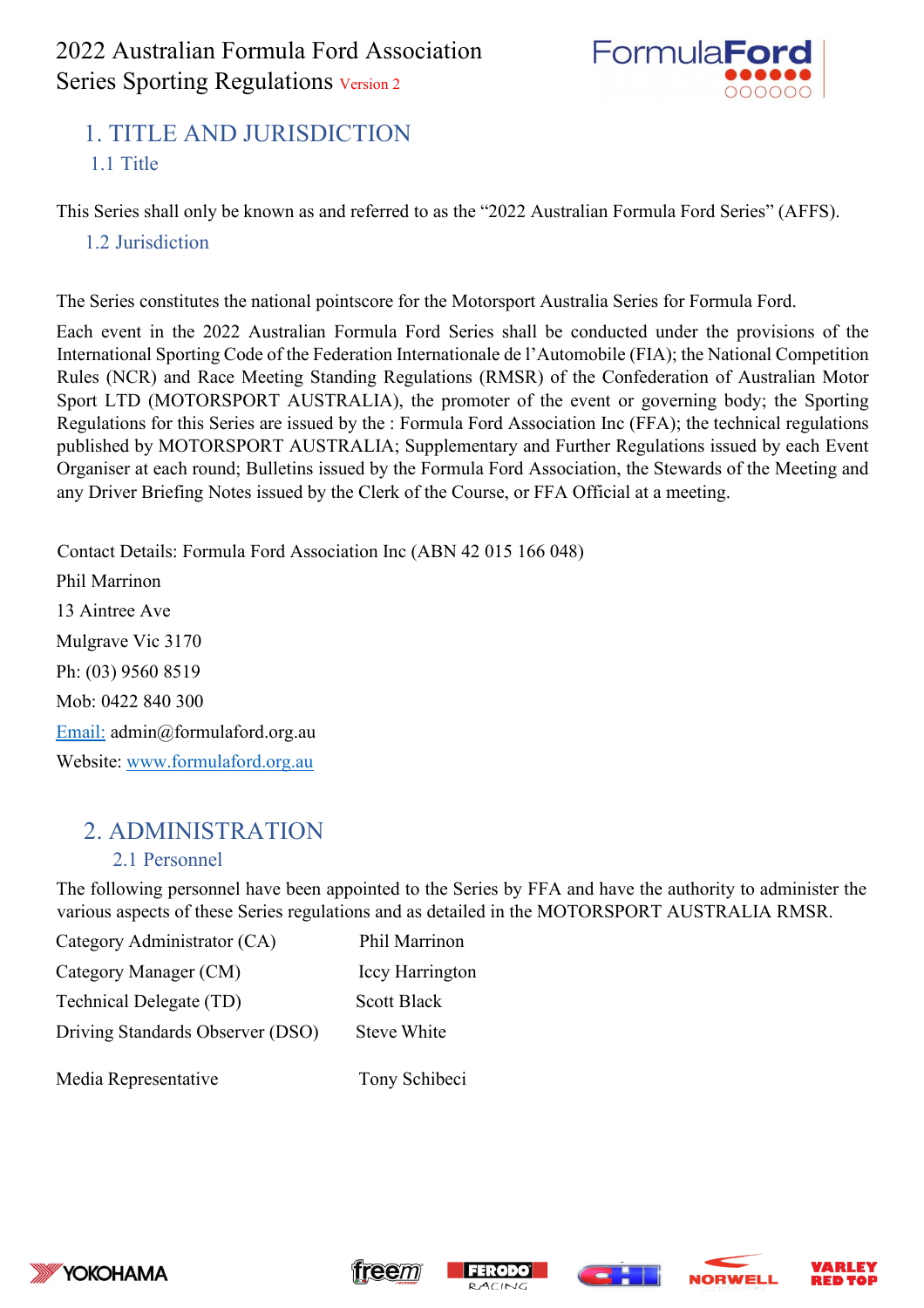

### 3. VEHICLE ELIGIBILITY

Each automobile must comply with the provisions of the MOTORSPORT AUSTRALIA Manual of Motor Sport – Race – 1st Category – RACING CARS - Formula Ford or Formula Ford 1600 to be eligible to compete in the Series.

#### 3.1 Replacement Automobiles

Following the commencement of the first practice session of each round of the Series any automobile that has been entered to compete at that round may not be replaced with another automobile. For the purposes of this regulation the term "automobile" specifically includes the "chassis" of the automobile.

# 4. DRIVER ELIGIBILITY

#### 4.1 Licence Requirements

To be eligible to compete in the Series each driver must be a current financial member of the FFA, hold a current Motorsport Australia Provisional Circuit Licence or higher and be nominated by an eligible Competitor where required.

#### 4.2 Substitute Drivers

Prior to the commencement of the first qualifying session at each round of the Series a Competitor may nominate a substitute driver who may be permitted to compete in the remainder of the meeting subject to the approval of the Stewards of the Meeting and the CM/DSO

### 5. SERIES ROUNDS/REGISTRATION

The Series for Formula Ford cars shall be conducted over seven (7) as detailed in the Series Calendar below. Each race conducted as a part of the Series shall count in determining the final results. The Formula Ford 1600 Series will be conducted over three (3) rounds as indicated below.

Each driver participating in all or part of the 2022 Australian Formula Ford Series is required to register their entry with the FFA. The registration fee can be paid as a one-off fee of \$1900 (inc. gst) prior to the first round of the Championship. Alternatively, a fee of \$300 (inc. gst) can be paid prior to their first round and a further \$300 (inc. gst) per individual round thereafter.

Competition Numbers will be confirmed upon receipt of your registration payment.

Each driver participating in all or part of the Series for Formula Ford 1600 (Kent) is required to register their entry with the FFA. A one-off registration fee of \$110 (inc. gst) is required prior to their first round of the Series.

Any driver who fails to register seven (7) days prior to the intended date of competition may not be eligible to score points in the Series (at the discretion of the FFA).











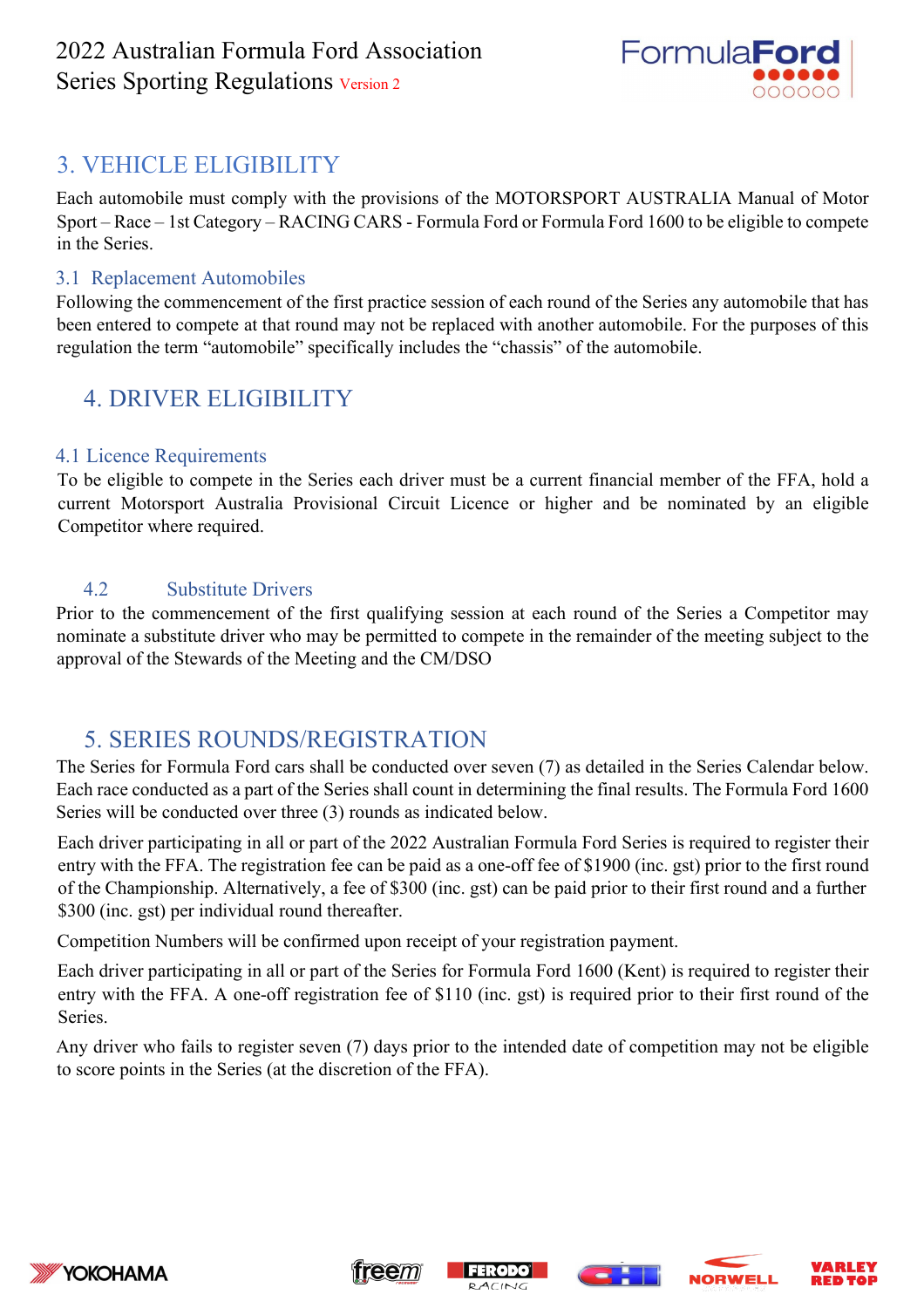

#### 5.1 Calendar

2022 Australian Formula Ford Series Calendar

| Round 1 | 26-27 February | Sandown Raceway (Vic)                         | Vic State<br>Championship        |               |
|---------|----------------|-----------------------------------------------|----------------------------------|---------------|
| Round 2 | 19-20 March    | Phillip Island GP Circuit (VIC)               | Shannon's<br><b>Nationals</b>    |               |
| Round 3 | $21-22$ May    | Winton Motor Raceway (VIC)                    | Supercars                        |               |
| Round 4 | 6-7 August     | <b>Sydney Motorsport Park (NSW)</b>           | <b>NSW State</b><br>Championship |               |
| Round 5 | 27-28 August   | Morgan Park Raceway (Qld)                     | Qld State<br>Championship        | * FF 1600 R 1 |
| Round 6 |                | 17-18 September The Bend Motorsport Park (SA) | <b>NSW State</b><br>Championship | *FF 1600 R 2  |
| Round 7 | 29-30 October  | <b>Sydney Motorsport Park (NSW)</b>           | <b>NSW State</b><br>Championship | * FF 1600 R 3 |

Each race ranging in distance between 30 and 40km expressed as either a number of laps or a period of time appropriate to the host circuit distance.

### 6. RACE FORMAT

The number, length and format of track sessions shall ultimately be negotiated between the FFA and the event organiser prior to a round of the Series.

Typically, three (3) point score sprint races will be conducted at each round with each race ranging in distance between 30 and 40km expressed as either a number of laps or a period of time appropriate to the host circuit distance.

### 7. GRID DETERMINATION

In each race Formula Ford automobiles shall be gridded first followed by a vacant grid row then Formula Ford 1600 automobiles. In the event of the Grid Density being reached the vacant row shall be deleted and the











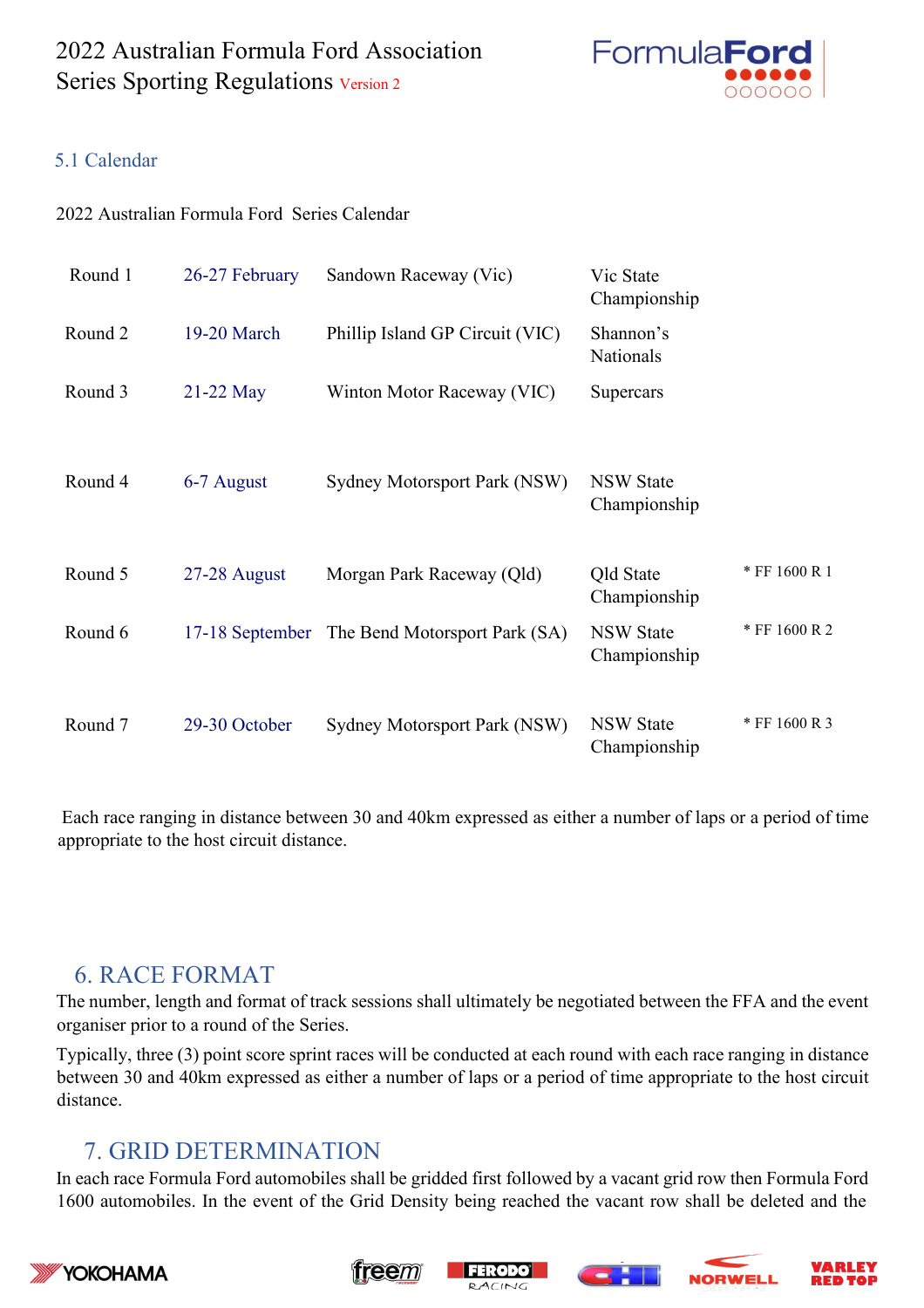

Formula Ford 1600 automobiles gridding shall commence on the next row of the grid immediately behind the Formula Ford automobiles.

The grid for each Category shall be determined in accordance with MOTORSPORT AUSTRALIA RMSR 5.3 – Progressive Grid, that is by qualifying order for Race 1 and previous race finishing order for Races 2 and 3.

### 8. START PROCEDURE

The start procedure for each race shall be as detailed in the MOTORSPORT AUSTRALIA RMSR – Non-Championship Start – Standing Start. Unless directed otherwise by a promoter.

### 9. AWARDS AND POINTSCORE.

#### 9.1 Prize and Trophies

Prizes trophies and awards shall be determined by the CM and shall be advised to each competitor.

#### 9.2 Series Point score

(a) Points shall be awarded to each driver based on their finishing position relative to the other drivers within the Category of the Series for each race as follows:

| $1st$ 20 points           | 6 <sup>th</sup> 10 points | $11th$ 5 points |
|---------------------------|---------------------------|-----------------|
| 2 <sup>nd</sup> 16 points | $7th$ 9 points            | $12th$ 4 points |
| $3rd$ 14 points           | $8th$ 8 points            | $13th$ 3 points |
| $4th$ 12 points           | $9th$ 7 points            | $14th$ 2 points |
| $5th$ 11 points           | $10^{th}$ 6 points        | $15th$ 1 point  |

5

(b) Points shall only be awarded to drivers classified as a finisher in the final results of each race.

(c) Any race which isstopped and not restarted and during which less than 50% of the race distance has been completed by the leader shall be deemed a non-race in respect of Series points and no points shall be awarded.

(d) Any race which is stopped and not restarted during which  $50\% - 75\%$  of the race distance has been completed by the leader shall be deemed to have been completed in respect of Series points but only 50% Series points will be awarded.

(e) Any race which is stopped during which 75% or more of the race distance has been completed by the leader shall be deemed to have finished and full Series points shall be awarded.

(f) In any race which involves a safety car period the leader must have completed a minimum of 5 laps under green racing conditions for it to be considered a result or for the above points c), d) & e) to be applied.











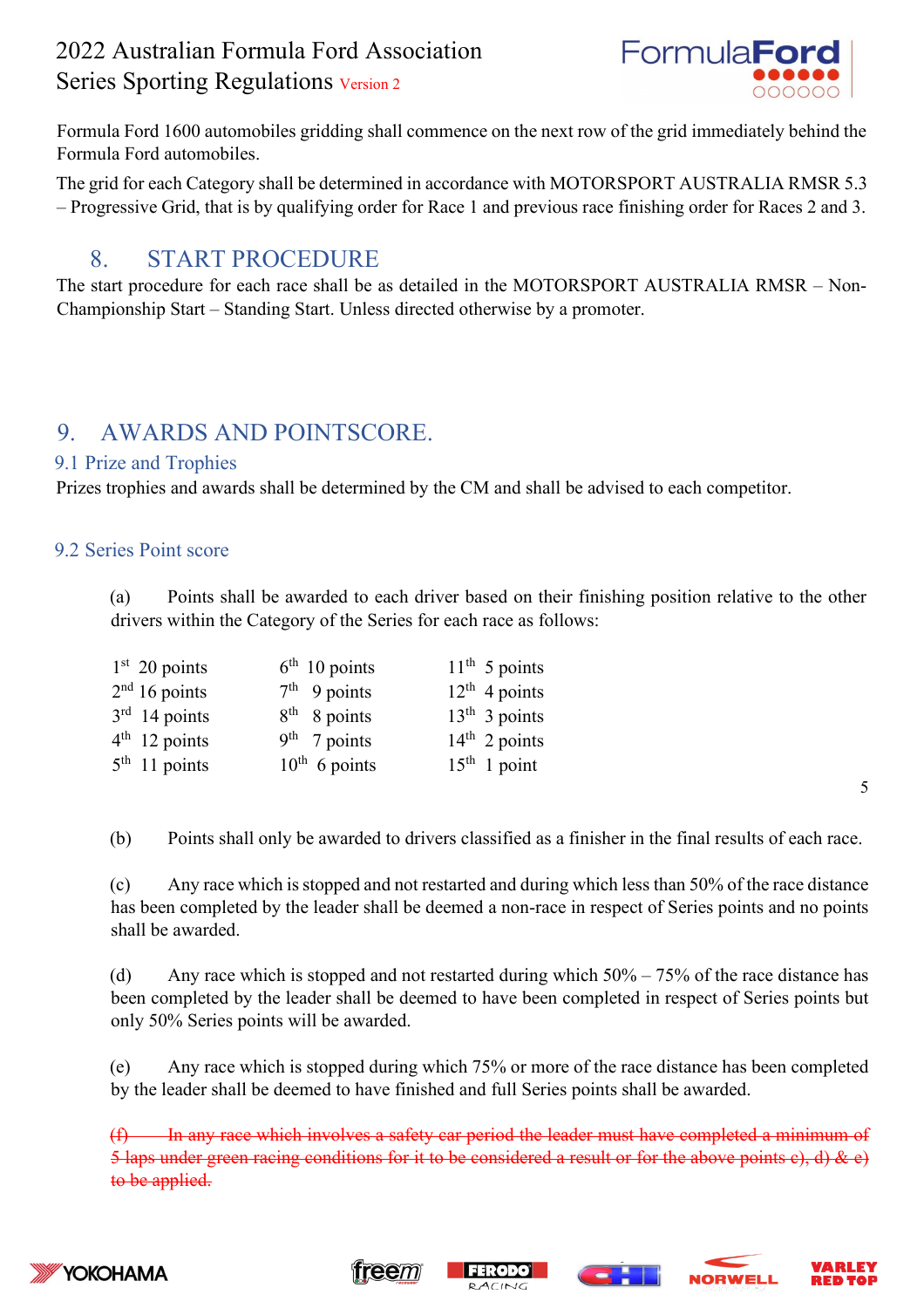

 $(g)$  In addition to the above one (1) Series point shall be awarded to the driver achieving the fastest lap time in qualifying in each Category of each round of the Series.

(h) The results for each round of the Series shall be determined by the number of points scored by each driver in each Category at that round.

(i) In the event of a tie at the end of any round of the Series the final positions for that round shall be determined by comparing the results of each of the tied drivers in the final race of that round. The higher place in the round results for each Category shall be awarded to the driver with the higher finishing position in that Category in the final race.

(j) The driver gaining the highest points totaled over the seven (7) rounds in Formula Ford Series shall be declared the winner of that Category of the Series.

(k) The driver gaining the highest points total over the three (3) rounds of the Formula Ford 1600 Series shall be declared the winner of that Category of the Series.

(l) In the event of a tie at the end of the Series final positions shall be determined by comparing the race results achieved by each tied driver with the driver with the highest number of first places in a Category being awarded the higher Series position for that Category. If at this stage a tie still exists it shall be resolved by comparing the number of second, third or fourth places in the relevant Category (and so on) achieved by each tied driver until each position has been determined.

(m) Any points scored by a driver within a Category shall not be transferred if that driver changes to a different Category during the Series.

#### 9.3 Race Distances or Stoppages.

Any race which is stopped and not restarted and during which less than 50% of the race distance (in laps only) has been completed by the leader shall be deemed a non-race in respect of Series points and no points shall be awarded.

Any race which is stopped and not restarted, during which 50% – 75% of the race distance has been completed (in laps only) by the leader shall be deemed to have been completed in respect of Series points but only 50% Series points will be awarded.

Any race which is stopped during which 75% or more of the race distance has been completed (in laps only) by the leader shall be deemed to have finished and full Series points shall be awarded.

All races will be scheduled as a defined number of laps or a defined time period. In the event of meeting delays or other unforeseen circumstances the Event Secretary or Clerk of Course may vary race distances/durations.

# 10. EVENT OPERATIONS

#### 10.1 Series Registration and Entry

The Registration for the Series shall be under the FFA Series Registration Process.

Registration for the Series is compulsory for all rounds of the Series.



.









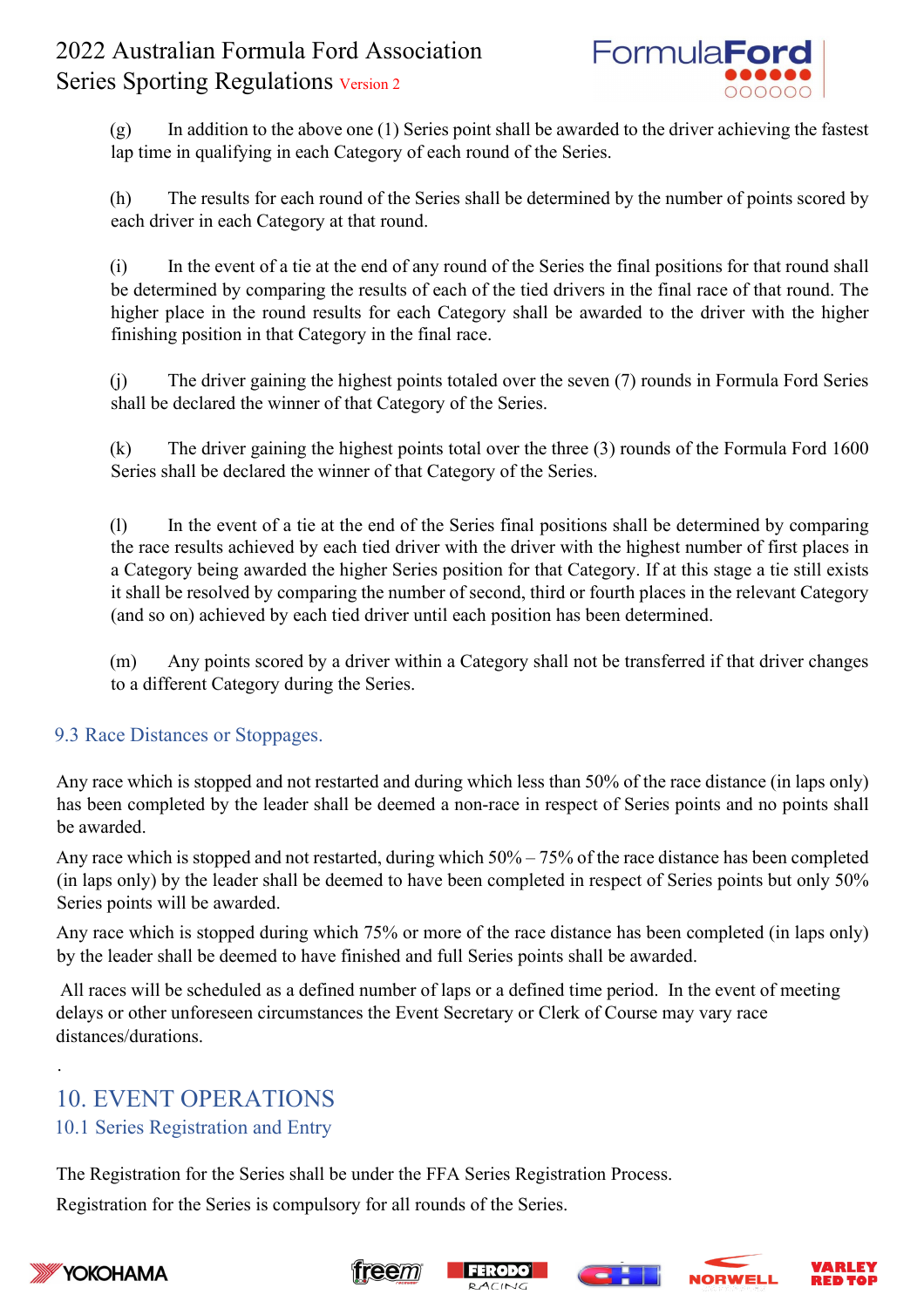

The event entry fee shall vary dependent on the round.

Entry for all rounds shall be through the respective track promoter. Entry details will be available through the promoter and/or the FFA website.

#### 10.2 Oversubscribed Entries

In the event that the number of entries received for a round of the Series exceeds the track density for a particular venue the acceptance of entries shall be made on the following basis:

If combined with a state round non-registered competitors then Registered Drivers who are contesting the full Series;

Registered Drivers who are contesting at least three rounds of the Series:

All other entries to the track density accepted in order of receipt.

#### 10.3 Driver/Team Manager Briefings

Each Driver and Team Manager (i.e.an appropriately authorised representative of the Competitor other than the driver) must attend the compulsory category Driver/Team Manager Briefing.

This briefing will typically be held immediately after the event drivers briefing. The time and location of such is typically detailed in the Supplementary, Further Regulations or by an official of the FFA, for the event.

The attendance sheet must be signed by the Driver and the Team Manager to confirm attendance. Other compulsory briefings may be convened as required and shall be advised to each Competitor accordingly.

#### 10.4 Impound/Parc fermé

Each automobile including those remaining in pit lane must proceed directly to the designated impound/Parc Fermé area via the most direct route (or as directed by Race Officials) at the conclusion of each practice and qualifying session without interference from any third party (other than an Official of the Meeting).

Each automobile completing each race must proceed directly to the designated impound/Parc Fermé area (or as directed by Race Officials) at the conclusion of the race without returning to pit or paddock areas and without interference from any third party (other than an Official of the Meeting).

Only the driver of the competing car is permitted to accompany the car in the Parc Fermé and no works are permitted to be carried out on any automobile at any time whilst that automobile is in the Parc Fermé area.

The two exemptions to this are: the checking of tyre pressures and the retrieval of a data card from the onboard judicial camera. This may be carried out by the driver only.

Automobiles may not be removed from impound/Parc Fermé except with the express permission of the TD or the Chief Scrutineer.











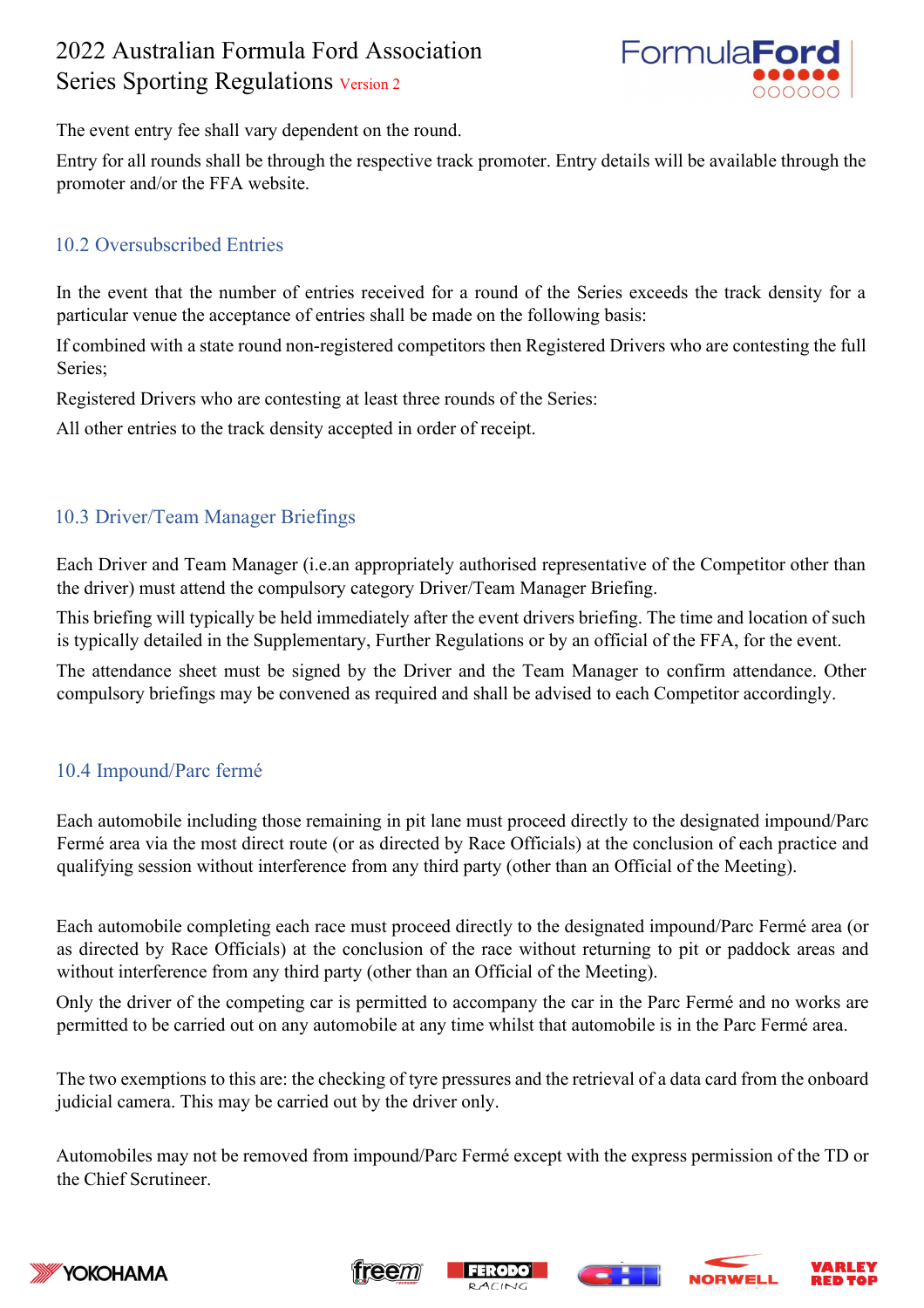

#### 10.5 Non-Qualifying Practice

#### (a) Friday Session 1 and Saturday Session 1 – Round 1

Each automobile shall be pre-gridded within their Category in order of the driver's finishing position in the 2019 Australian Formula Ford Series.

The Formula Ford automobiles shall be pre-gridded as a group in front of the Formula Ford 1600 automobiles. If there are drivers entered who did not compete in the 2021Australian Formula Ford Championship they shall be pre-gridded at the rear of their respective Category in order of competition number.

(b) Friday Session 1 and 2 Practice Session – Round 2

Each automobile shall be pre-gridded within their Category in order of the driver's finishing position in Category in the last race of the previous round.

Each automobile shall be pre-gridded within their Category in order of the driver's fastest lap time in Category from the previous practice session. The Formula Ford automobiles shall be pre-gridded as a group in front of the Formula Ford 1600 automobiles. If a driver did not record a lap time in the previous session their automobile shall be pre-gridded at the rear of their respective Category in order of Series points. If a driver did not record a lap time in the previous session and has not been awarded any Series points their automobile shall be pre-gridded at the rear of their respective Category behind the automobiles of point scoring drivers in order of competition number.

Friday sessions Categories shall be gridded Formula Ford ahead of Formula Ford 1600 in order of attendance

Saturday Warm up

If relevant each automobile shall be pre-gridded in accordance with the overall results of qualifying for the respective round.

#### 10.6 Qualifying

Each automobile shall be pre-gridded within their Category in order of the driver's fastest lap time in Category in the combined practice sessions at the event.

If lap times are not available for the practice sessions the pre-grid for the qualifying session shall be determined from the finishing order from the previous round. If a driver did not compete at the previous round their automobile shall be pre-gridded at the rear of their respective Category in order of competition number.

During qualifying automobiles may not return to the paddock area without the express permission of the TD. If an automobile exits pit lane to the paddock during qualifying it shall not be permitted to re-join that session.

#### 10.7 Removal of Automobiles from the Circuit

Following the commencement of the first practice session it is not permitted to remove any automobile from the circuit (prior to the release of all automobiles from the impound /Parc Fermé established following the final race of that round of the Series) without the prior approval of the TD.











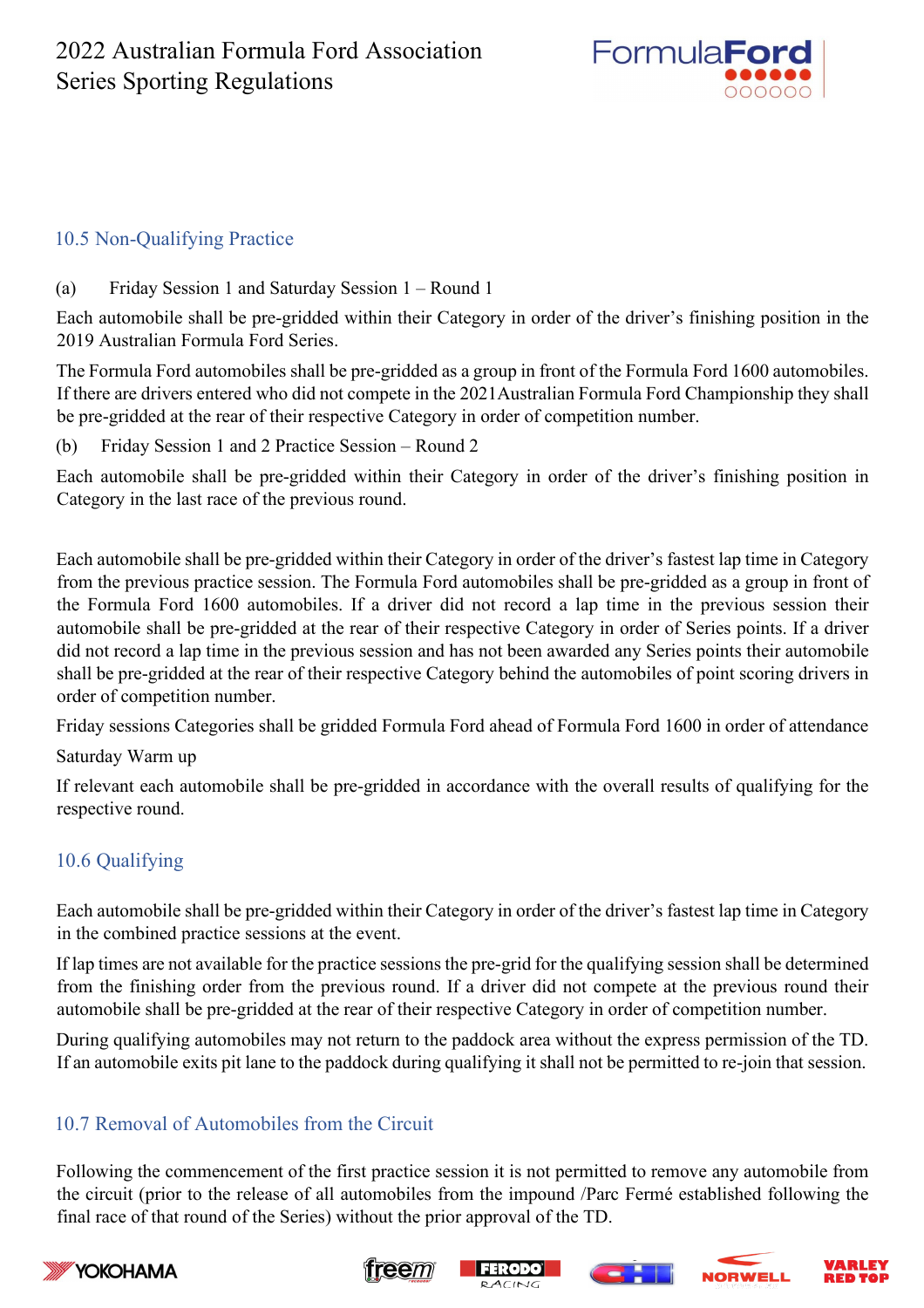

#### 10.8 Communication to/from Automobile

Radio Communication to/from Driver:

Two way radio communications between the driver and a member of the pit crew is strongly advised for all competitors.

Data Communication to/from Automobile:

The only data communication permitted between the moving automobile and the pit lane shall be:

Lap trigger signals from trackside to the automobile

Signals from timing transmitters

Please note: Lap trigger transmitters shall be battery powered and once operating must be free-standing and incapable of receiving external information.

Such devices MUST NOT be attached to or placed upon the Pit Lane wall and must be positioned at least six metres from the official control timing line and behind the Pit Signalling wall.

#### 10.9 Race Management Channel. (RMC)

The official Formula Ford and Formula Ford 1600 Race Management Channel (RMC) frequency is 450.1125. This will be used at all rounds unless advised otherwise. Access to the RMC may be scanned on team radios or by use of a Receiver device.

For the 2022 Series it will be compulsory for each Team/Driver to monitor the RMC on a listening basis only for all Sessions from ten (10) minutes before the time Cars are released.

Competitors who run Pit-to-Car two-way radio communication are strongly advised that a member of the pit crew should monitor the RMC, and convey messages to their drivers.

Competitors not running Pit-to-Car radio MUST monitor the RMC.

For competitors not running the full Series the FFA will have a limited number of Race Receivers available for hire at a cost of \$50.00 per round.

### 11. ROUND FORMAT

#### 11.1 General

The TD or his nominee may inspect and confirm that only nominated tyres are in use at any time during the event. Scrutineers may mark the nominated tyres for ease of identification. Only tyres carrying the appropriate marks are permitted for practice, qualifying and at the start of each race.

The TD shall be sole arbiter with regard to the interpretation and application of these tyre regulations. Any decision made by the TD in this regard shall not be the subject of any protest or appeal.

At the direction of the TD the Series DSO will implement penalties accordingly.











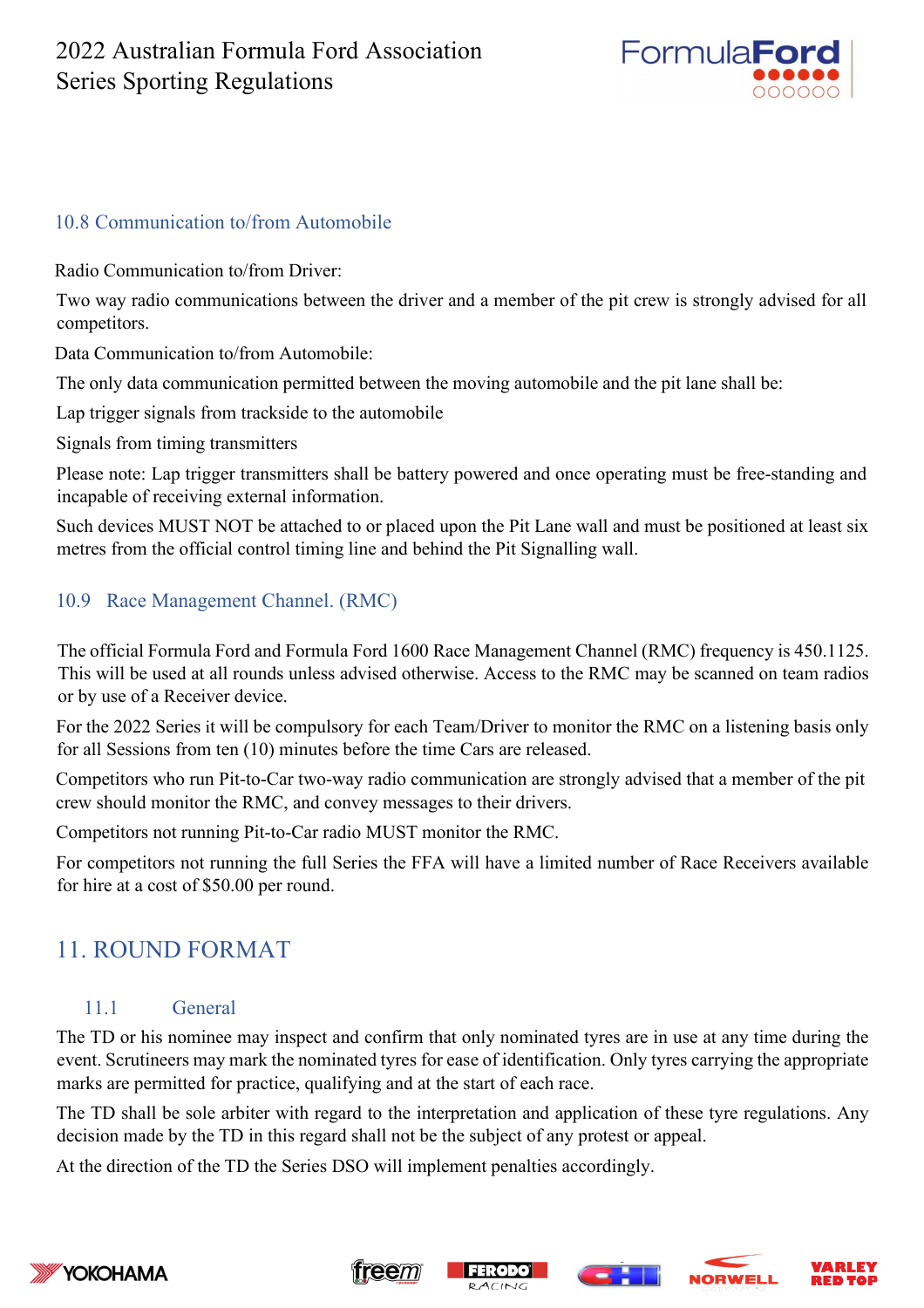

### 12. Tyres

#### 12.1 Tyre definition

A "new" tyre is one that has not been used during the Series at any time irrespective of the wear.

A "used" tyre is one that has been nominated at a previous round of the Series.

#### 12.2 Tyre Nomination

Each tyre shall be nominated to an automobile chassis number not to a driver. Each driver/competitor shall be required to nominate their tyres to authorised Series personnel for identification marking and recording no less than ninety minutes prior to the scheduled commencement of the relevant sessions (practice and qualifying/racing). Only tyres nominated under the circumstances described below may be used during a round.

#### 12.3 Tyre Identification

Each nominated tyre shall be officially marked and each tyre to be nominated must be selected from your tyre bank identified in this way.

#### 12.4 Change of Chassis

If a registered driver changes to a new chassis partway through the Series four tyres (2 front and 2 rear) must be transferred from the tyre bank of the original chassis to the new chassis.

If the existing chassis is sold to a new competitor who is contesting the remaining Series rounds then four tyres (2 front and 2 rear) from the tyre bank of that chassis must be transferred to the new competitor at that time.

#### 12.5 Practice, Qualifying and Racing – First Round (Formula Ford ONLY)

Each driver may have EIGHT sets of tyres for the entire Series.

#### 12.6 Practice – First Round (Formula Ford ONLY)

At the first round of the Series contested by a chassis a maximum of four (4) tyres may be nominated for practice these tyres will be part of your tyre bank.











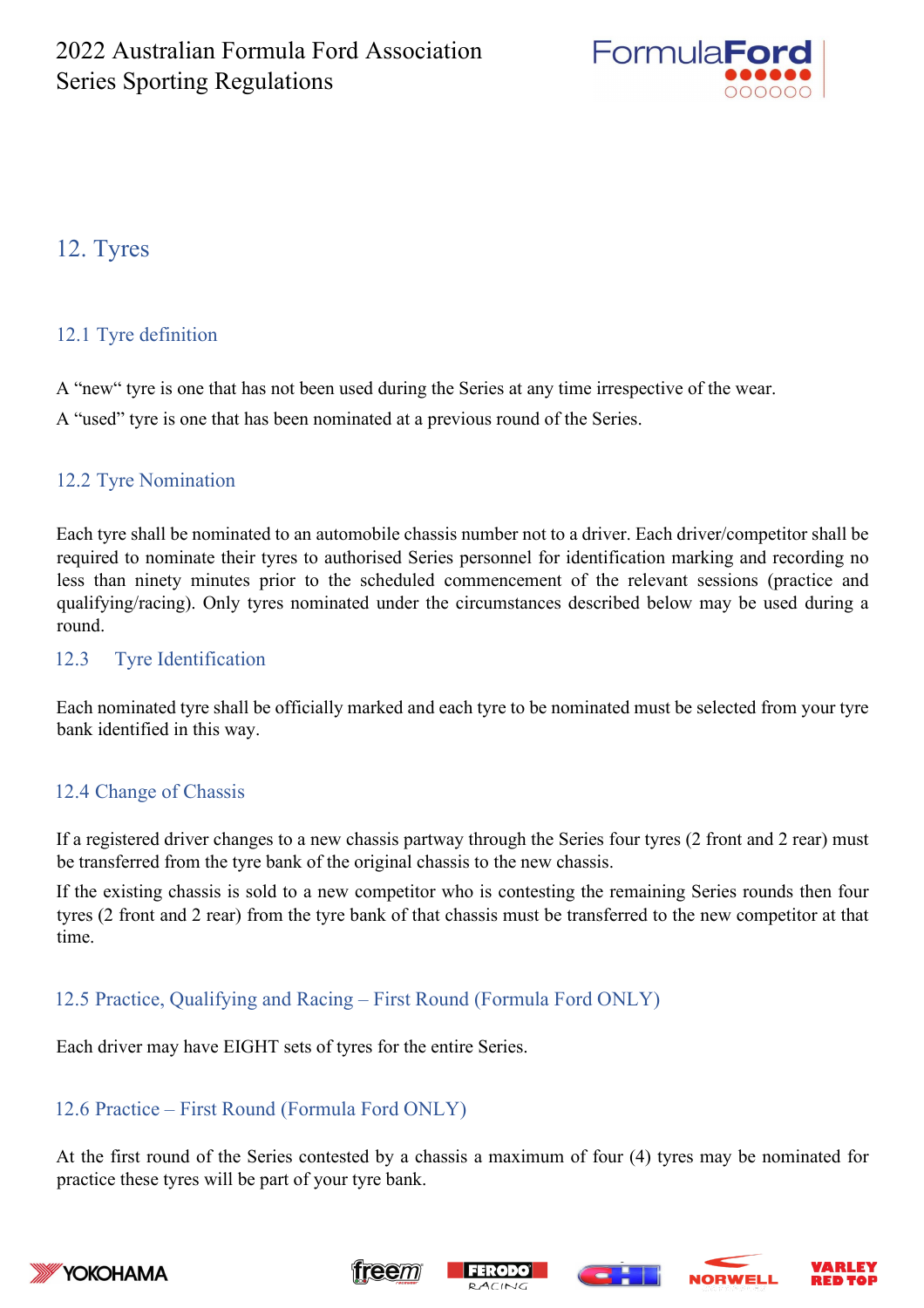

#### 12.7 Practice – all subsequent rounds (Formula Ford ONLY)

Only previously marked tyres from your tyre bank may be used. Up to eight (8) tyres may be nominated for use during practice sessions. Different tyres from within the eight (8) nominated may be used for each practice session.

#### 12.8 Qualifying and Racing – all rounds (Formula Ford ONLY)

Each competitor must purchase a new set of tyres (4 tyres) from the Yokohama Motorsport Dealer at the track on the day prior to qualifying which must be marked for identification by the TD. These tyres shall be the only tyres permitted for use in qualifying. The same tyres are also required for all races during that event unless authorised as below. It is the competitor's responsibility to pre–order tyres from the Yokohama Dealer.

#### 12.8 a Qualifying and Racing – all rounds Formula Ford 1600

Each competitor must nominate a set of tyres (4 tyres) the day prior to qualifying which must be marked for identification by the TD. These tyres shall be the only tyres permitted for use in qualifying. The same tyres are also required for all races during that event unless authorised as below. It is the competitor's responsibility to pre–order tyres from the Yokohama Dealer.

#### 12.9 Replacement Tyres

There shall be no new replacement tyres. In exceptional circumstances the TD may authorise the use of a replacement tyre from outside the tyres nominated by a competitor for that round of the Series. This permission shall only be given after presentation of compelling evidence by the competitor and shall apply only to a previously nominated tyre (from an earlier round or practice session). Such a replacement shall result in the competitor being placed at the rear of the grid in their relevant Category for the next track session.

#### 12.10 Tyre Covers

Protective tyre covers may be used in the paddock area. Their use is prohibited in the marshalling area, pit lane, impound and scrutiny areas and they must not be re-fitted until after each post-session check is complete

#### 12.11 Heating of Tyres

The use of any device to artificially heat tyres is prohibited.











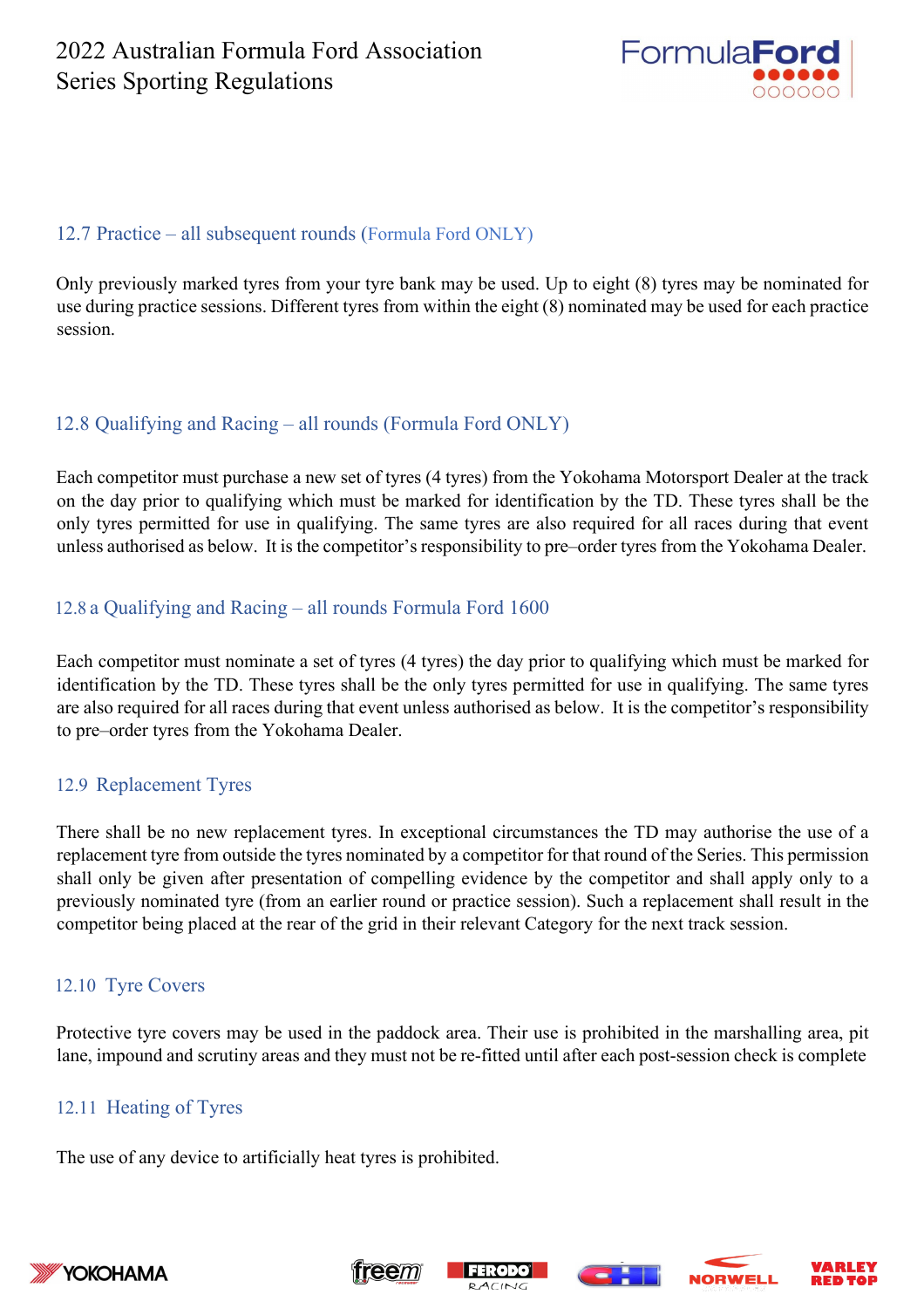

#### 12.12 Tyre Bank

It is the drivers/competitor's responsibility to document and maintain a record of all tyres used by the driver/chassis in the Series. It is the responsibility of the competitor/driver to understand and monitor their tyre usage throughout the Series.

#### 12.14 Tyre Requirements for joint state Series competition

Should the competitor wish to compete in the state Series competition at meetings which the national Series competes with the competitor shall understand and comply with the relevant state Series competition regulations. Note that these regulations may be more restrictive than that of the national regulations.

### 13. FUEL

For the duration of an event each competitor must only use fuel purchased from that circuit, unless otherwise advised.

Please note: With the exception of ambient atmospheric air and the specified control fuel no other substance may be added to the intake charge of the engine.

# 14. ENGINE and GEARBOX OIL (Formula Ford only)

For the duration of an event, each Formula Ford Category automobile must use only Castrol Edge Sport 5W/30 engine oil and Castrol Syntrax 75/90. Random sampling and testing of engine and gearbox oil shall be conducted.

### 15. AUTOMOBILE MARKINGS

#### 15.1 General

Each automobile must comply with the provisions of Schedule K of the MOTORSPORT AUSTRALIA Manual of Motor Sport in respect to signage.

To differentiate the Formula Ford Category automobiles from Formula Ford 1600 the following markings are mandatory on Formula Ford Category automobiles: -

The top of the roll hoop structure shall have a prominent Day-Glo orange marking on the forward face of the structure for a minimum height of 150mm from the top of the roll hoop/bodywork. This marking shall extend towards the rear of the automobile for a minimum width of 150mm width or to the extent of the structure/bodywork. The full cover surfaces of each mirror shall be Day-Glo orange in colour.

The forward-facing surface of the nose 50mm from the tip of the nose for a distance of 200mm rearwards shall carry prominent orange marking.

Each automobile must also display the driver's name ON EACH SIDE adjacent to the cockpit,

Sponsor decals at the locations detailed on the enclosed placement diagram (Appendix A) two Yokohama decals one on each side of the nose box of the automobile compulsory sponsor decals along the bottom vertical extent of the rear side pod and other support sponsor decals as required. Ongoing sponsorship negotiations may require the display of additional sponsor signage at locations to be negotiated with competitors as











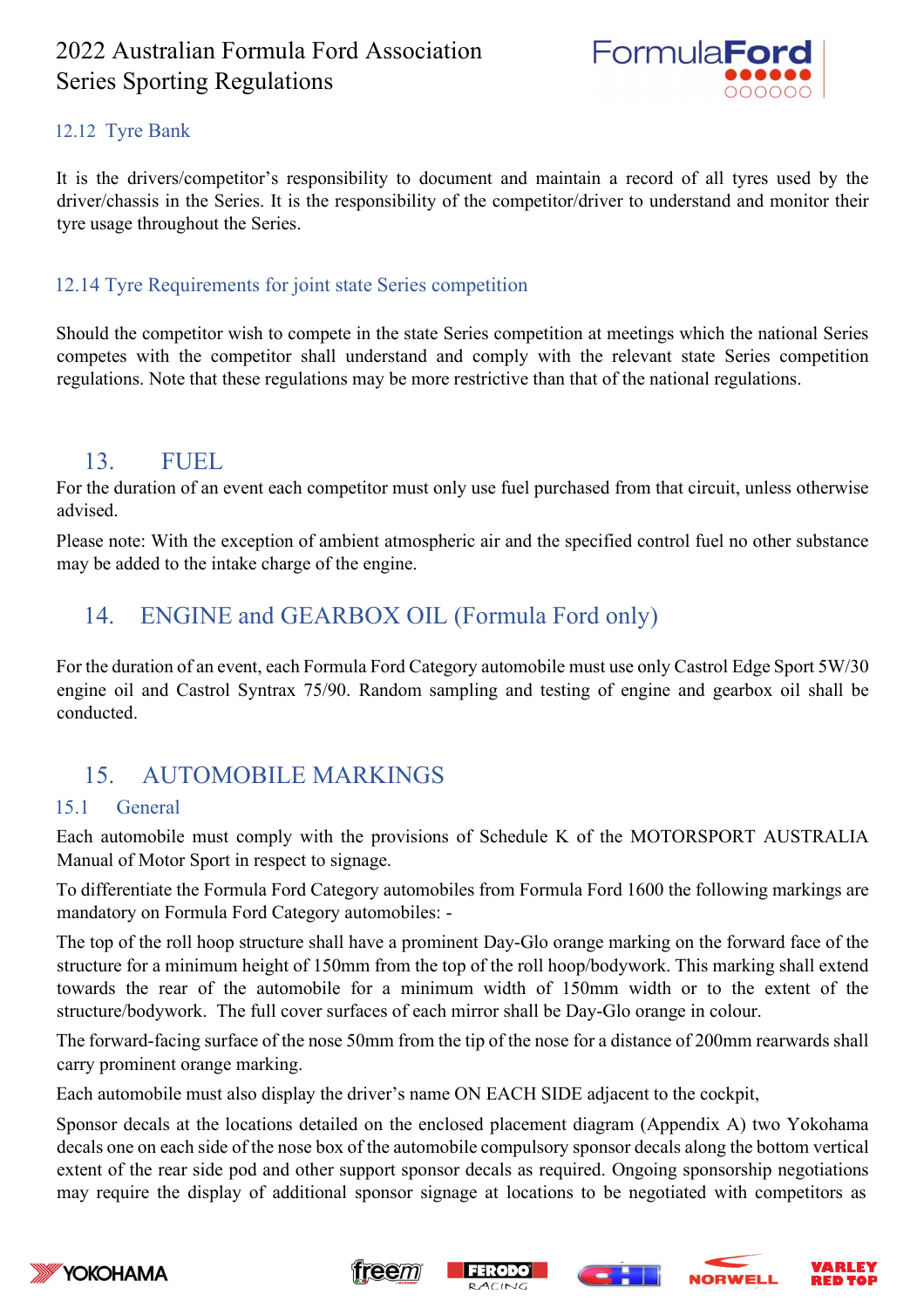

required. Failure to correctly display the Series Sponsor decals/signage will result in the competitor receiving a penalty.

#### 15.2 Competition Numbers

Number 1 shall not be eligible for use

Each Competitor may nominate a number on registration for the Series. The allocation of a competition number for each automobile is solely the responsibility of the CM, which shall maintain a register of all competition numbers allocated to, or reserved for, any automobile.

Notwithstanding the above, priority of numbers for rounds 1,4,5,6 and 7 shall be for state competitors.

Numbers must be located as per the enclosed diagram (Appendix A).

### 16. DRIVER'S REQUIREMENTS

Divers are to remain at the circuit for a minimum of one hour after each track session during the event.

Each Competitor/Driver is reminded that failure by them or any of their Drivers or pit crew to comply with any of the requirements of the NCR these Standing Regulations any Series/Championship Regulations the Supplementary Regulations and/or Further Regulations may result in a loss of points in the Series.

Competitors and teams are reminded that the various Social Media platforms are important tools to share and promote the Series and personal achievements there are limitations as to what can be posted.

Any comments found to be derogatory or against the interests of the category or motorsport (including comment about judicial decisions) can see the competitor or team receive a penalty.

In-car footage of any incident must not be publicly posted except after applying for & receiving permission from the CM or DSO.

Please ensure the MOTORSPORT AUSTRALIA Social Media Policy and guidelines linked below are understood and followed.

http://docs.Motorsport [Australia.com.au/Corporate/Policies/General/Social%20Media%20Policy%20-](http://docs.motorsportaustralia.com.au/Corporate/Policies/General/Social%20Media%20Policy%20-) %20External.pdf [http://docs.Motorsport](http://docs.motorsport/) Australia.com.au/Corporate/Policies/General/Guidelines%20for%20the%20use%20of%20Social%2 0Media.pdf











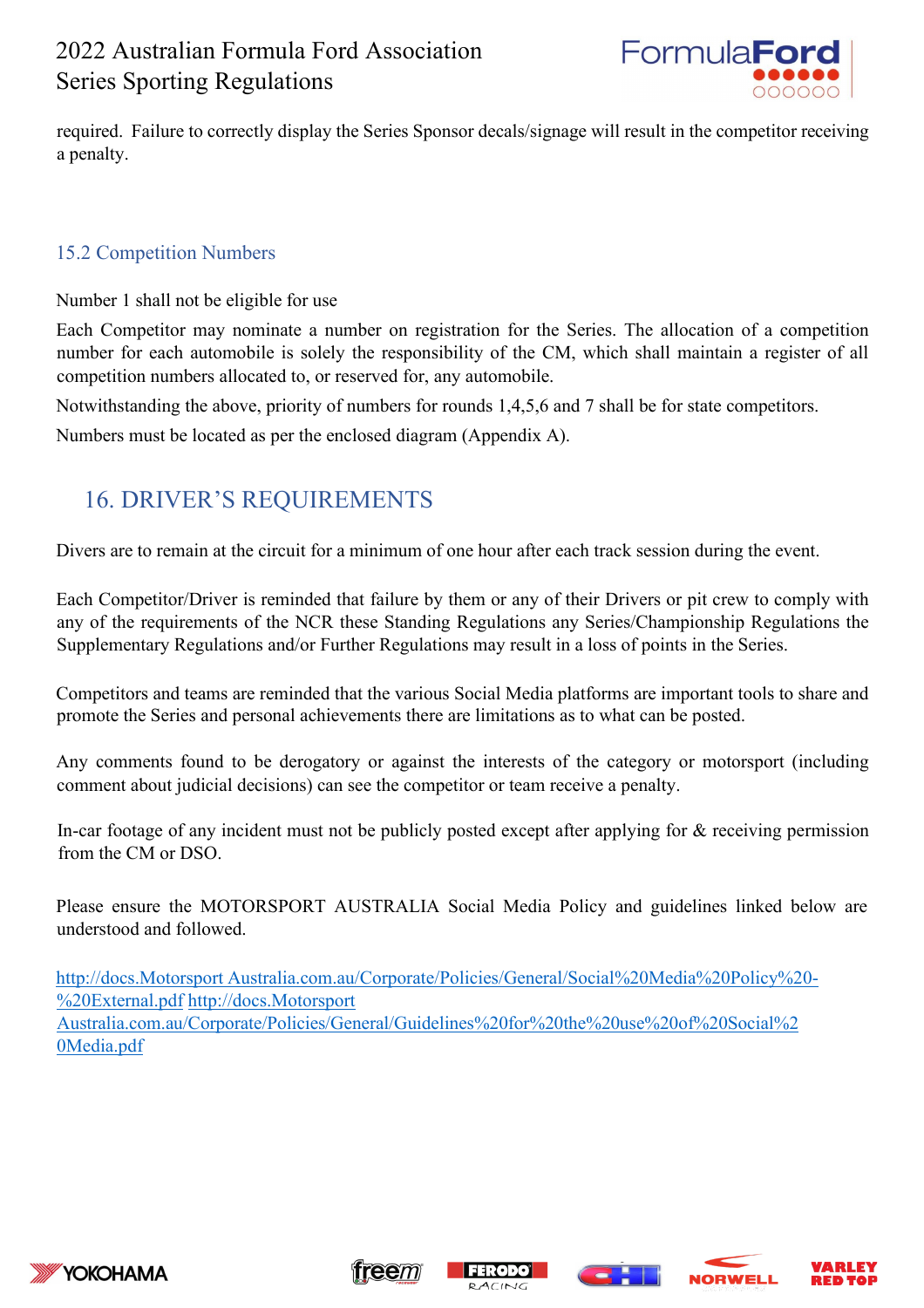

### 17. Judicial On-Car Camera System

Each automobile must be fitted with a Judicial On-Car Camera unit as detailed in these Series regulations.

The On-Carboard camera MUST BE MOUNTED CENTRALLY (on top of the roll hoop or engine cowling) as per the MOTORSPORT AUSTRALIA regulations. All cameras must be tethered.

The Judicial On-Car Camera unit must be switched on and remain fully operational and record video images for the duration of all on-track sessions. The Judicial On-Car Camera unit must be installed in such a way to at all times provide clear unobstructed video images of the Driver's view of the race track ahead or as directed by the Driving Standards Observer (DSO). Unless otherwise approved by the DSO the footage obtained from each session must be available to the DSO, Category Manager (CM) and appointed Media Representatives (MR) until at least twenty-four hours after the completion of the round. Unless otherwise approved in writing by the DSO the data stored on each Judicial On-Car Camera memory card is not permitted to be deleted/cleared until twenty-four hours after the completion of each round.

Access to the Judicial On-Car Camera unit must be provided to the Clerk of Course (CC), DSO, CM or MR at any time upon request. In addition to the Judicial On-Car Camera unit detailed in these regulations the CM reserves the right for the media production company to install in-car and on-board cameras to any automobile and position signage within view of the camera.

In the event a post-race investigation requires to be conducted and a Team/Competitor is unable to provide their own video footage then that Team/Competitor must endeavor to find footage from another Team/Competitor.

Teams/Competitors are under no obligation to provide other Teams/Competitors their video footage but are reminded that the Series DSO can request that footage.

An error, action, omission or failure which causes a loss of any vision shall be investigated by the DSO/CM and may be referred to the Stewards of the Meeting. A penalty may be applied.

### 18. TESTING RESTRICTIONS

Each driver contesting more than two rounds of the Series shall be permitted a maximum of twelve (12) test days. Testing restrictions commence from the 21<sup>nd</sup> February 2022.

A Test Log shall be issued to each driver and this log MUST be signed by the circuit officials when the driver signs on at each test day. A test day shall be defined as commencing at the time of sign on regardless of weather conditions. The Test Log MUST be produced for inspection by Series officials as and when requested.











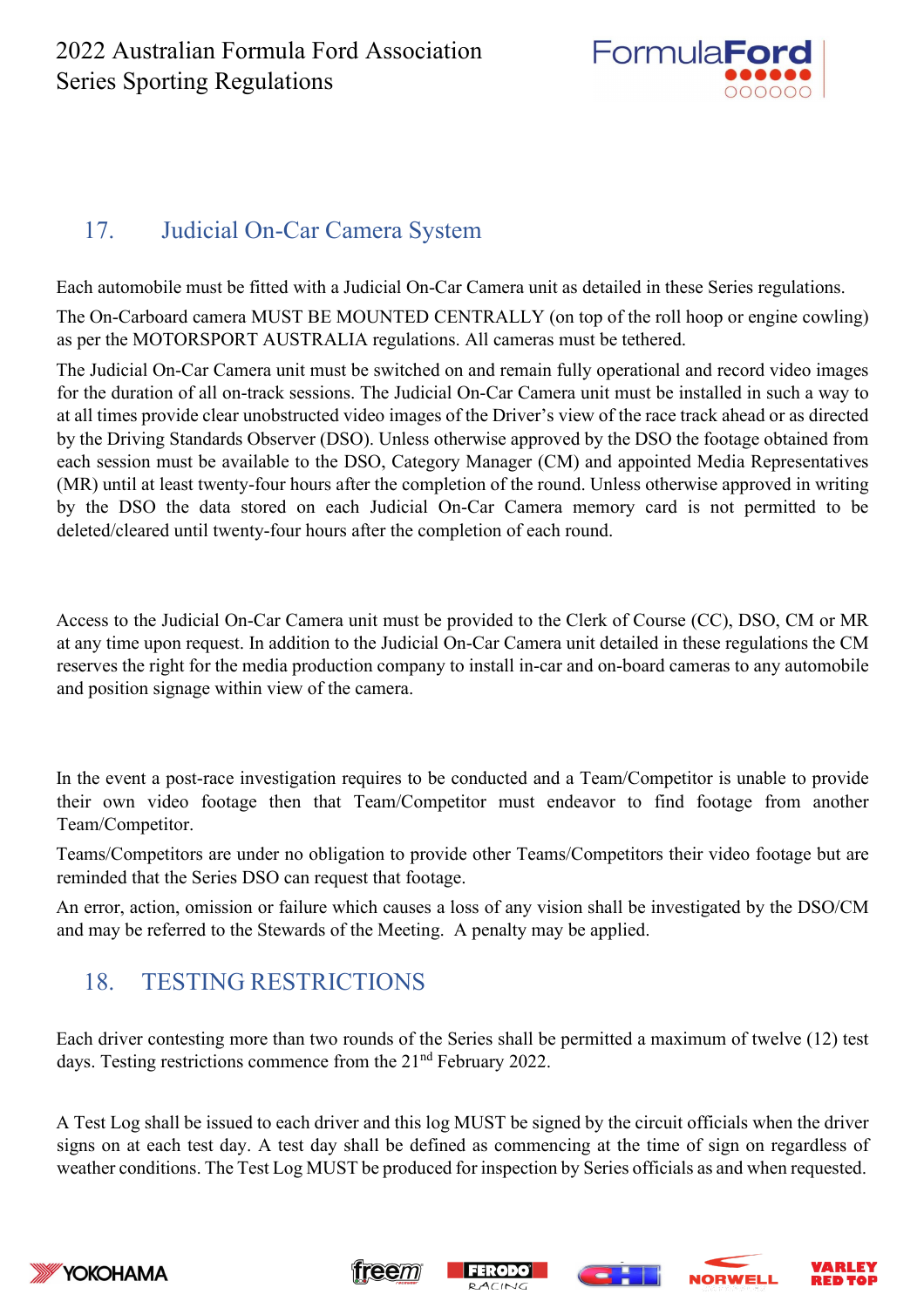

Each driver who intends to test at any circuit is required to advise the FFA administrator at least SEVEN DAYS PRIOR to the scheduled test. Any driver failing to advise such plans within the required time shall be referred to the Stewards for action.

Each driver may compete in State race meetings at both nominated and other circuits, including any attached test day (for the entire meeting only) where an appropriate class is available however each such meeting shall be counted as one (1) test day for the state rounds. Each driver must advise the FFA administrator at least SEVEN DAYS PRIOR to the scheduled competition and Test Logs must be signed by race officials to confirm participation.

The requirements for use of Test Logs advising the FFA administrator of testing plans 7 days in advance and the definition of a test day as detailed earlier will apply to all test days.

Testing is prohibited at the venue of any scheduled round on the Monday, Tuesday, Wednesday and Thursday prior to that round save when Thursday is part of the meeting schedule.

Any breach of any part of this regulation shall be referred to the CM for action.

The testing restriction relates to use of either a Formula Ford or Formula Ford 1600 automobile. The use of the automobile whether it complies with technical regulations for the category or not will constitute use in relation to the testing restriction.











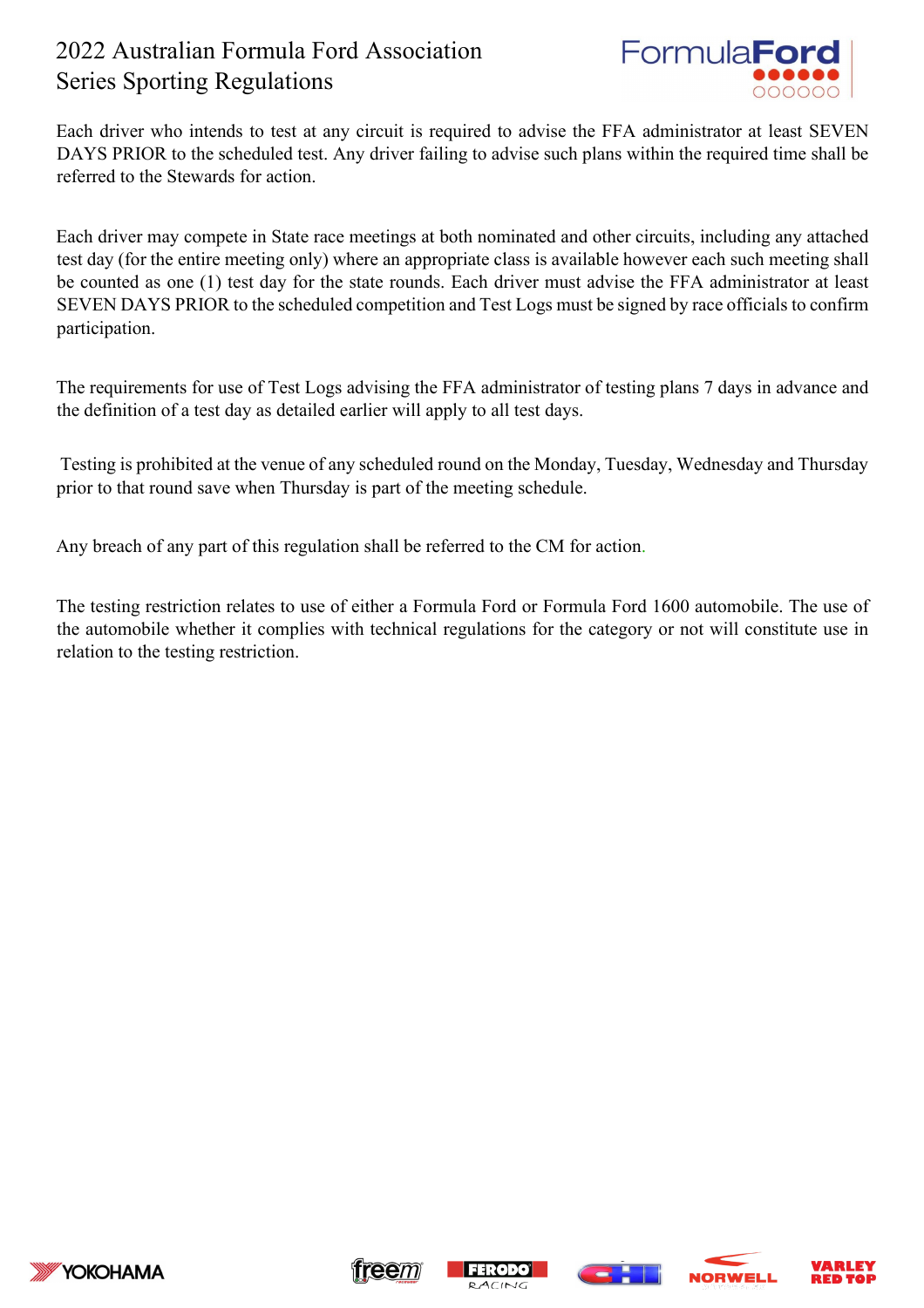

### APPENDIX ONE INCIDENT ENQUIRY FORM

For a competitor to instigate the investigation of an incident an official Incident Enquiry Form must be legibly filled out and lodged with the DSO at a designated location within half an hour of the race/session finishing.

Incident Enquiry Forms are available from FFA management and is also found in Appendix three of this document.

During an incident inquiry the driver is permitted to have a guardian present at the meeting however the guardian is not permitted to engage in discussion relating to the on-track incident.











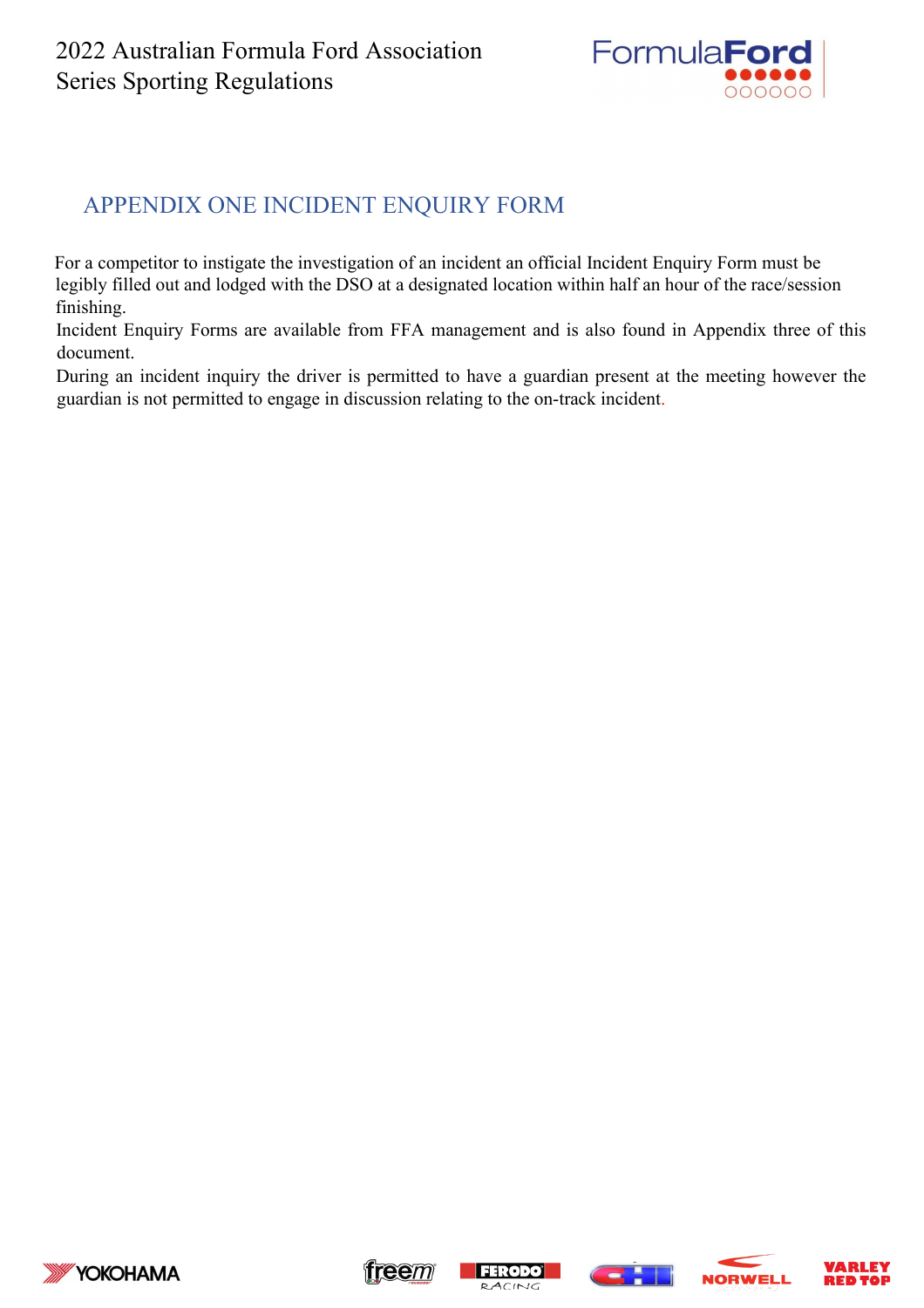

## APPENDIX ONE INCIDENT ENQUIRY FORM

## **INCIDENT ENQUIRY FORM**

NOTE: Form must be lodged with DSO within 30 minutes from the fall of the chequered flag of the race or session in question.

| Formula <b>Ford</b> |            |
|---------------------|------------|
|                     | <br>000000 |

| <b>MATERIALS</b><br>USB:<br>Returned: O Yes O No |
|--------------------------------------------------|
|                                                  |
|                                                  |
|                                                  |
|                                                  |

Diagram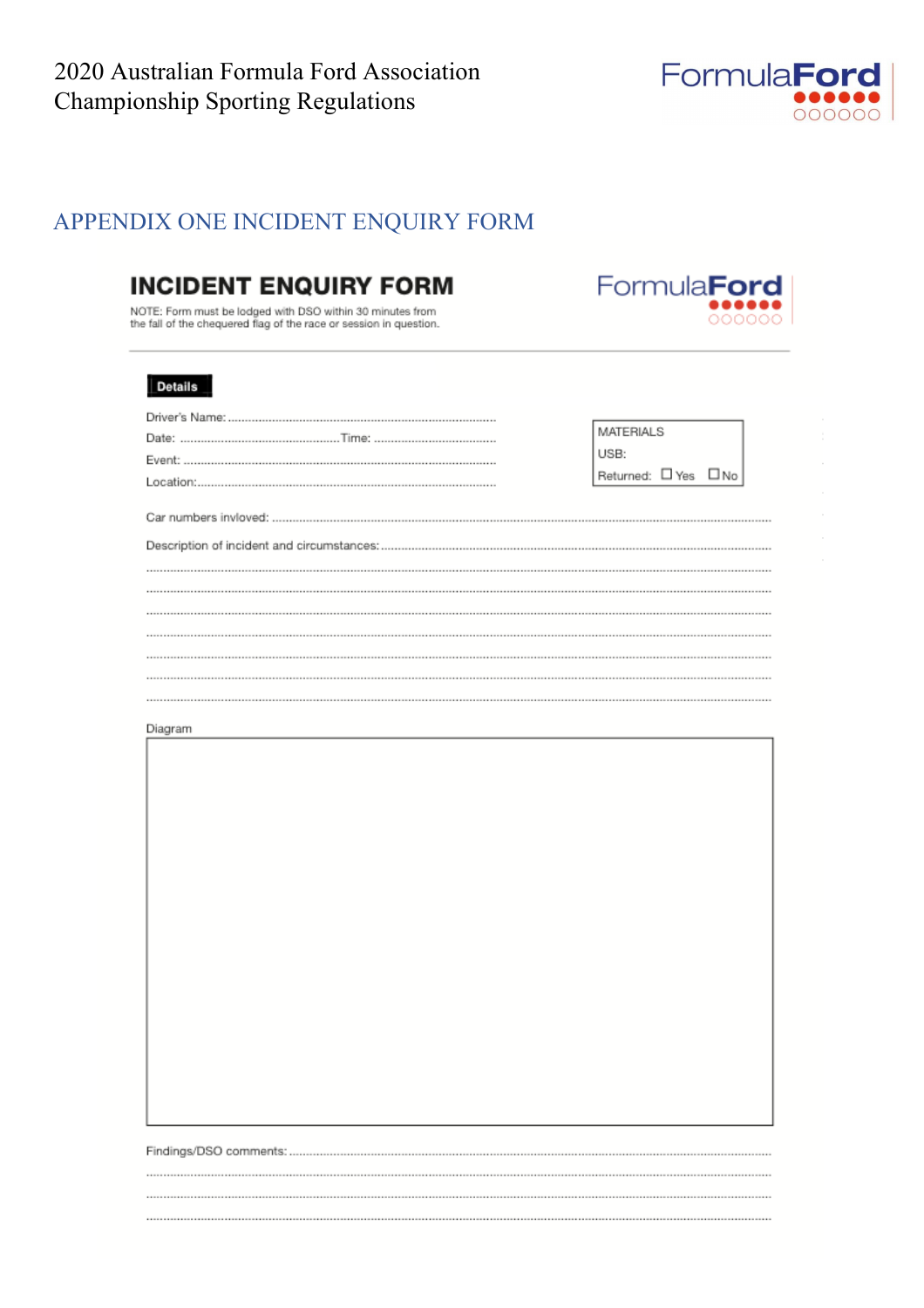# 2021 Australian Formula Ford Association Championship Sporting Regulations

The image part with relationship ID rId14 was not found in the file.



 $\overline{\phantom{0}}$ 

| $\boxed{\mathbf{x}}$ The image part with relationship ID rid14 was not found in the file. |  |
|-------------------------------------------------------------------------------------------|--|
|                                                                                           |  |
|                                                                                           |  |
|                                                                                           |  |
|                                                                                           |  |
|                                                                                           |  |
|                                                                                           |  |
|                                                                                           |  |
|                                                                                           |  |
|                                                                                           |  |
|                                                                                           |  |
|                                                                                           |  |
| $\boxed{\mathbf{x}}$ The image part with relationship ID rid14 was not found in the file. |  |
|                                                                                           |  |
|                                                                                           |  |
|                                                                                           |  |
|                                                                                           |  |
|                                                                                           |  |
|                                                                                           |  |
|                                                                                           |  |
|                                                                                           |  |
|                                                                                           |  |
|                                                                                           |  |
|                                                                                           |  |